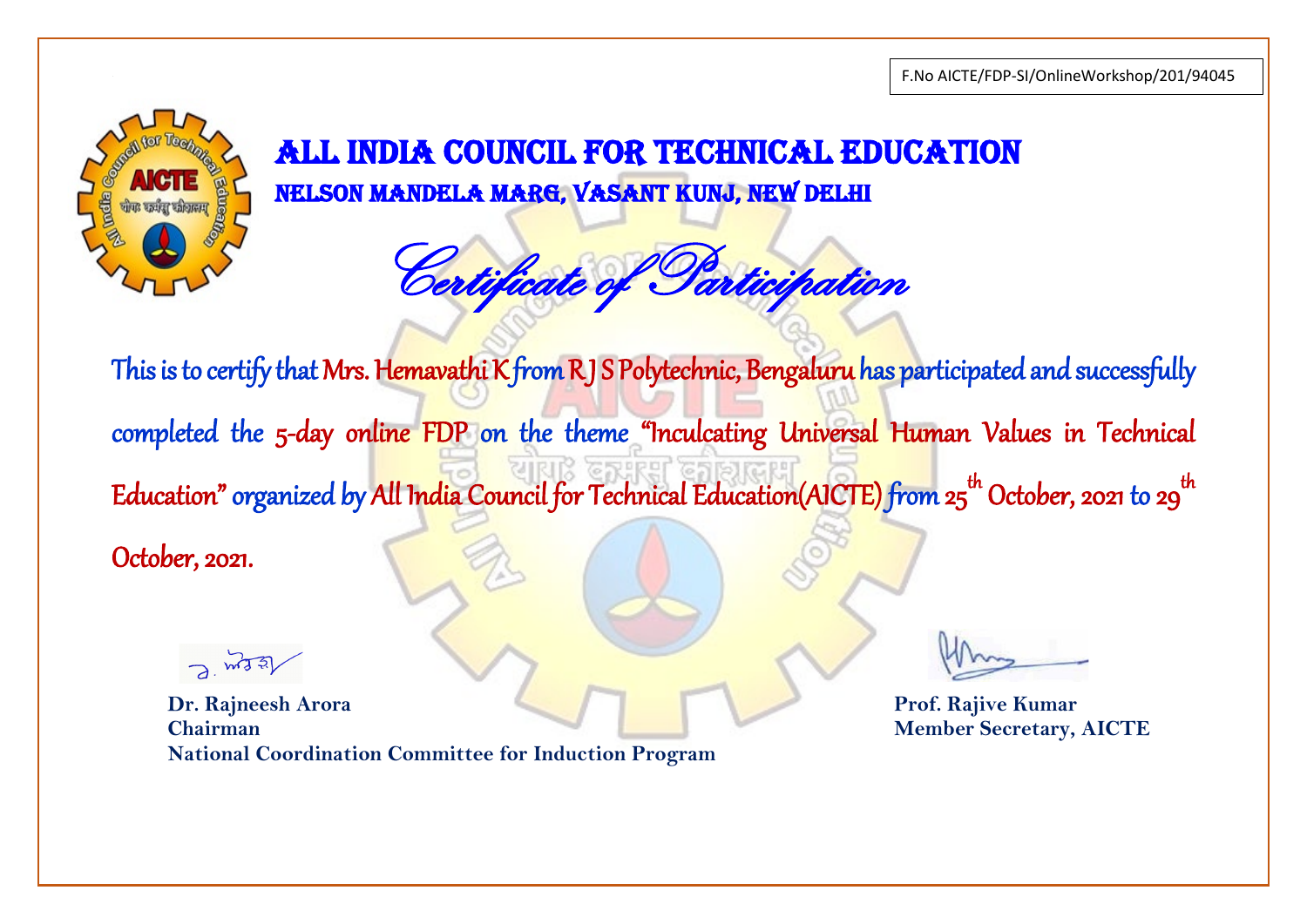

Certificate of Participation

This is to certify that Mr. Nagabhushan V L from R J S Polytechnic, Bengaluru has participated and successfully completed the 5-day online FDP on the theme "Inculcating Universal Human Values in Technical Education" organized by All India Council for Technica<mark>l Education(AICTE) fr</mark>om 25<sup>th</sup> October, 2021 to 29<sup>th</sup> October, 2021.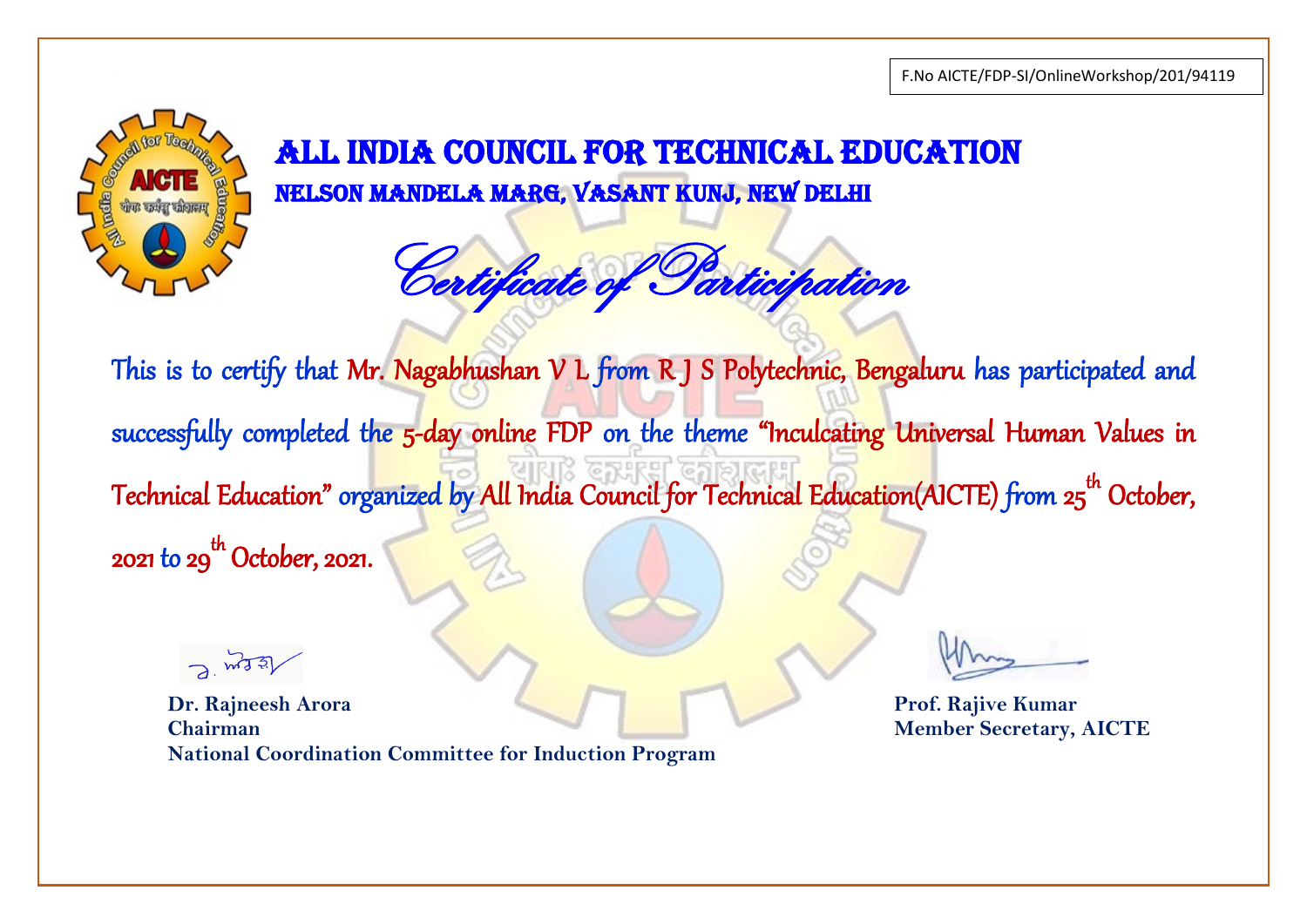

Certificate of Participation

This is to certify that Mr. Bhojaraja G from R J S Polytechnic, Bangalore has participated and successfully completed the 5-day online FDP on the theme "Inculcating Universal Human Values in Technical Education" organized by All Ind<mark>i</mark>a Council for Technical Education(AICTE) from 25<sup>th</sup> October, 2021 to 29<sup>th</sup>  $\ddot{\phantom{0}}$ October, 2021.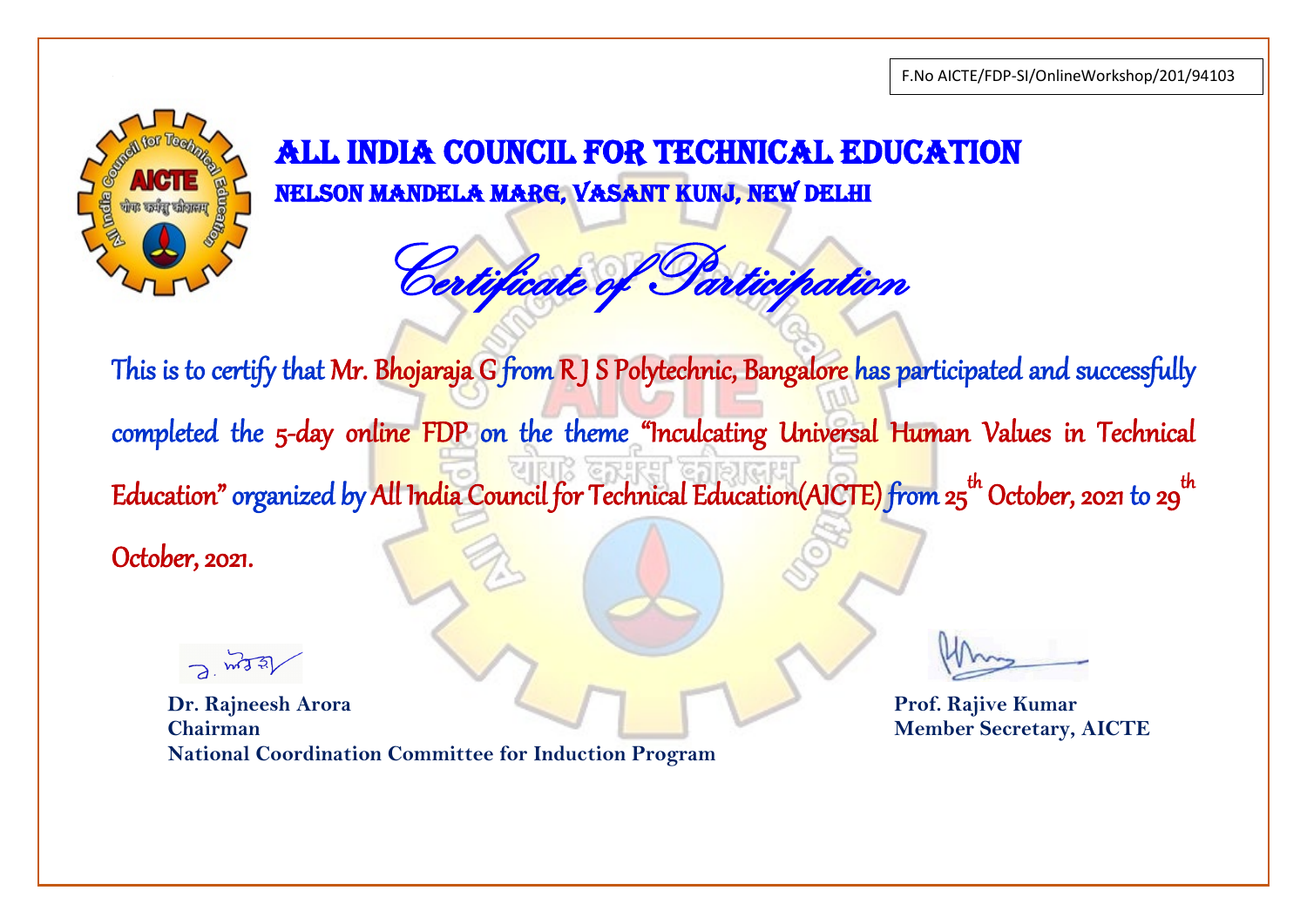

Certificate of Participation

This is to certify that Mr. Raghu B M from R J S Polytechnic, Bangalore has participated and successfully completed the 5-day online FDP on the theme "Inculcating Universal Human Values in Technical Education" organized by All Ind<mark>i</mark>a Council for Technical Education(AICTE) from 25<sup>th</sup> October, 2021 to 29<sup>th</sup>  $\ddot{\phantom{0}}$ October, 2021.